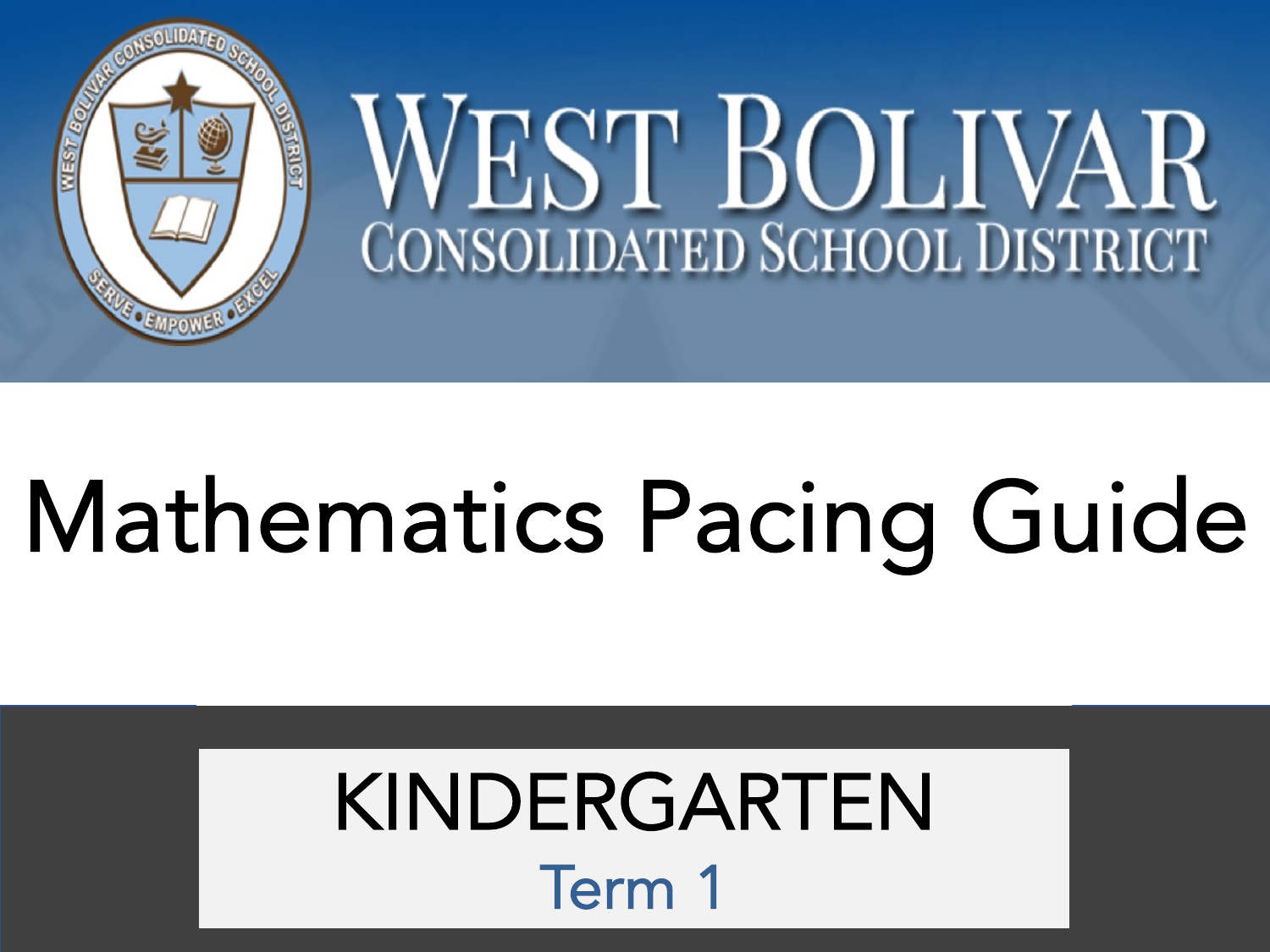

WEST BOLIVAR

#### FIRST NINE WEEKS

| Unit 1: Identify and Describe 2D Shapes                                                                                                                                                                           | <b>Suggested Number of Days for Unit: 10 days</b> |
|-------------------------------------------------------------------------------------------------------------------------------------------------------------------------------------------------------------------|---------------------------------------------------|
| <b>Standards</b>                                                                                                                                                                                                  | <b>Suggested Number of Instructional Days</b>     |
| K.G.A.1<br>Describe objects in the environment using names of shapes and describe the<br>$\mid$ relative positions of these objects using terms such as above, below, beside in front<br>of, behind, and next to. | 4 Days                                            |
| K.G.A.2<br>Correctly name shapes regardless of their orientations or overall size.                                                                                                                                | 4 Days                                            |
| Unit Review                                                                                                                                                                                                       | 1 Day                                             |
| Unit Assessment                                                                                                                                                                                                   | 1 Day                                             |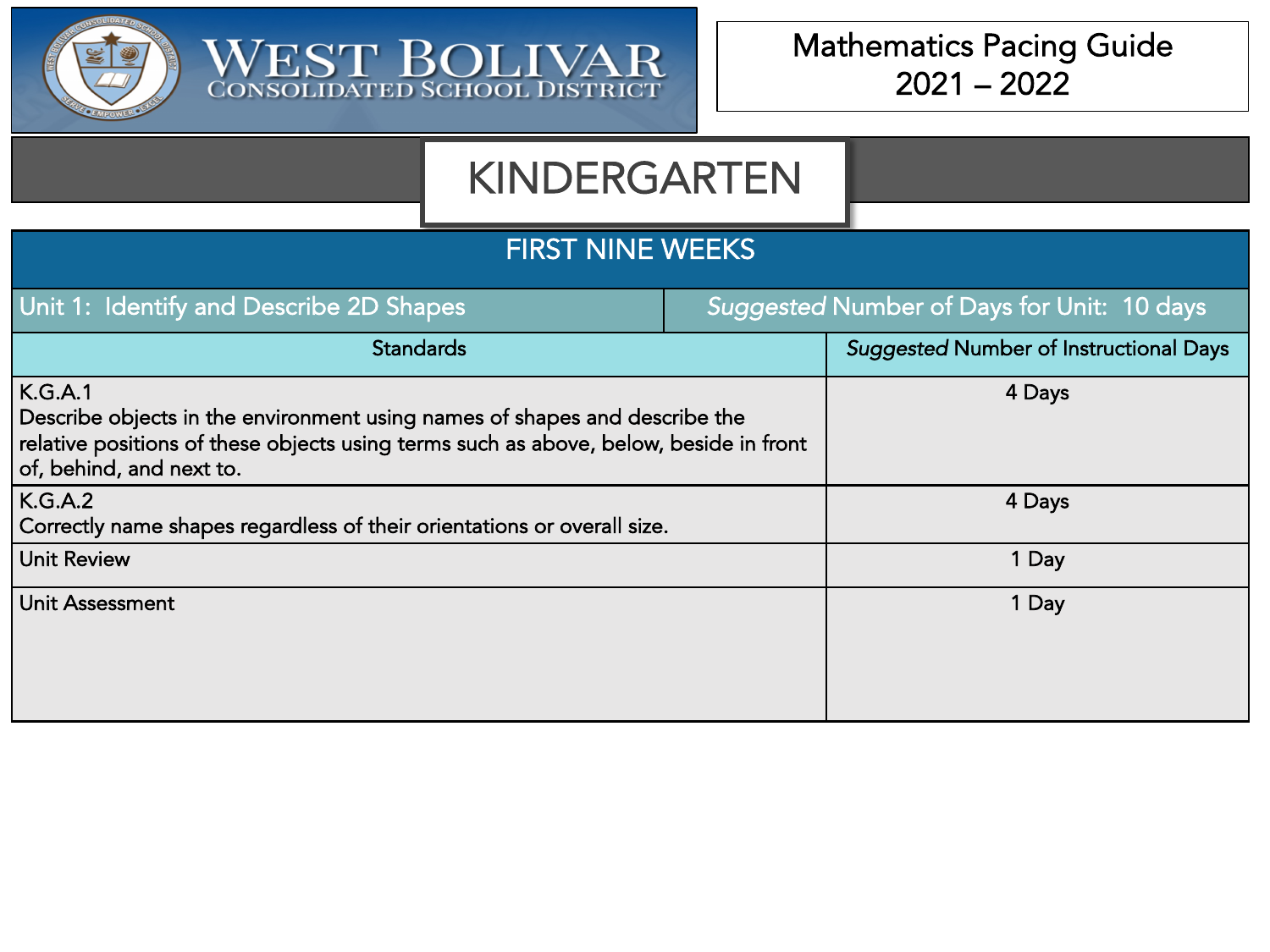| $\left(\frac{1}{2}\right)$<br>WEST BOLIVAR                                                                                                                                                                                                                                                                                                                                                                                                                                                                                                                                                                       | <b>Mathematics Pacing Guide</b><br>$2021 - 2022$                                                                                                                                                                                          |        | <b>Fourth Grade</b>                           |  |
|------------------------------------------------------------------------------------------------------------------------------------------------------------------------------------------------------------------------------------------------------------------------------------------------------------------------------------------------------------------------------------------------------------------------------------------------------------------------------------------------------------------------------------------------------------------------------------------------------------------|-------------------------------------------------------------------------------------------------------------------------------------------------------------------------------------------------------------------------------------------|--------|-----------------------------------------------|--|
| Unit 2: Count to 20 & Represent Quantities to 5                                                                                                                                                                                                                                                                                                                                                                                                                                                                                                                                                                  |                                                                                                                                                                                                                                           |        | Suggested Number of Days for Unit: 15 days    |  |
|                                                                                                                                                                                                                                                                                                                                                                                                                                                                                                                                                                                                                  | <b>Standards</b>                                                                                                                                                                                                                          |        | <b>Suggested Number of Instructional Days</b> |  |
| K.CC.A.1<br>Count to 100 by ones and by tens.                                                                                                                                                                                                                                                                                                                                                                                                                                                                                                                                                                    |                                                                                                                                                                                                                                           |        | 1 Day                                         |  |
| <b>K.CC.A.2</b><br>of having to begin at 1).                                                                                                                                                                                                                                                                                                                                                                                                                                                                                                                                                                     | Count forward beginning from a given number within the known sequence (instead                                                                                                                                                            |        | 2 Days                                        |  |
| K.CC.A.3<br>0–20 (with 0 representing a count of no objects).                                                                                                                                                                                                                                                                                                                                                                                                                                                                                                                                                    | Write numbers from 0 to 20. Represent a number of objects with a written numeral                                                                                                                                                          |        | 2 Days                                        |  |
| K.CC.B.4<br>Understand the relationship between numbers and quantities; connect counting to<br>cardinality.<br>When counting objects, say the number names in the standard order, pairing<br>a.<br>each object with one and only one number name and each number name with<br>one and only one object.<br>b.<br>Understand that the last number name said tells the number of objects<br>counted. The number of objects is the same regardless of their arrangement or<br>the order in which they were counted.<br>Understand that each successive number name refers to a quantity that is one<br>C.<br>larger. |                                                                                                                                                                                                                                           | 2 Days |                                               |  |
| K.CC.B.5                                                                                                                                                                                                                                                                                                                                                                                                                                                                                                                                                                                                         | Count to answer "how many?" questions about as many as 20 things arranged in a<br>line, a rectangular array, or a circle, or as many as 10 things in a scattered<br>configuration; given a number from 1–20, count out that many objects. |        | 2 Days                                        |  |

**Contract Contract Contract Contract Contract Contract Contract Contract Contract Contract Contract Contract Contract Contract Contract Contract Contract Contract Contract Contract Contract Contract Contract Contract Contr**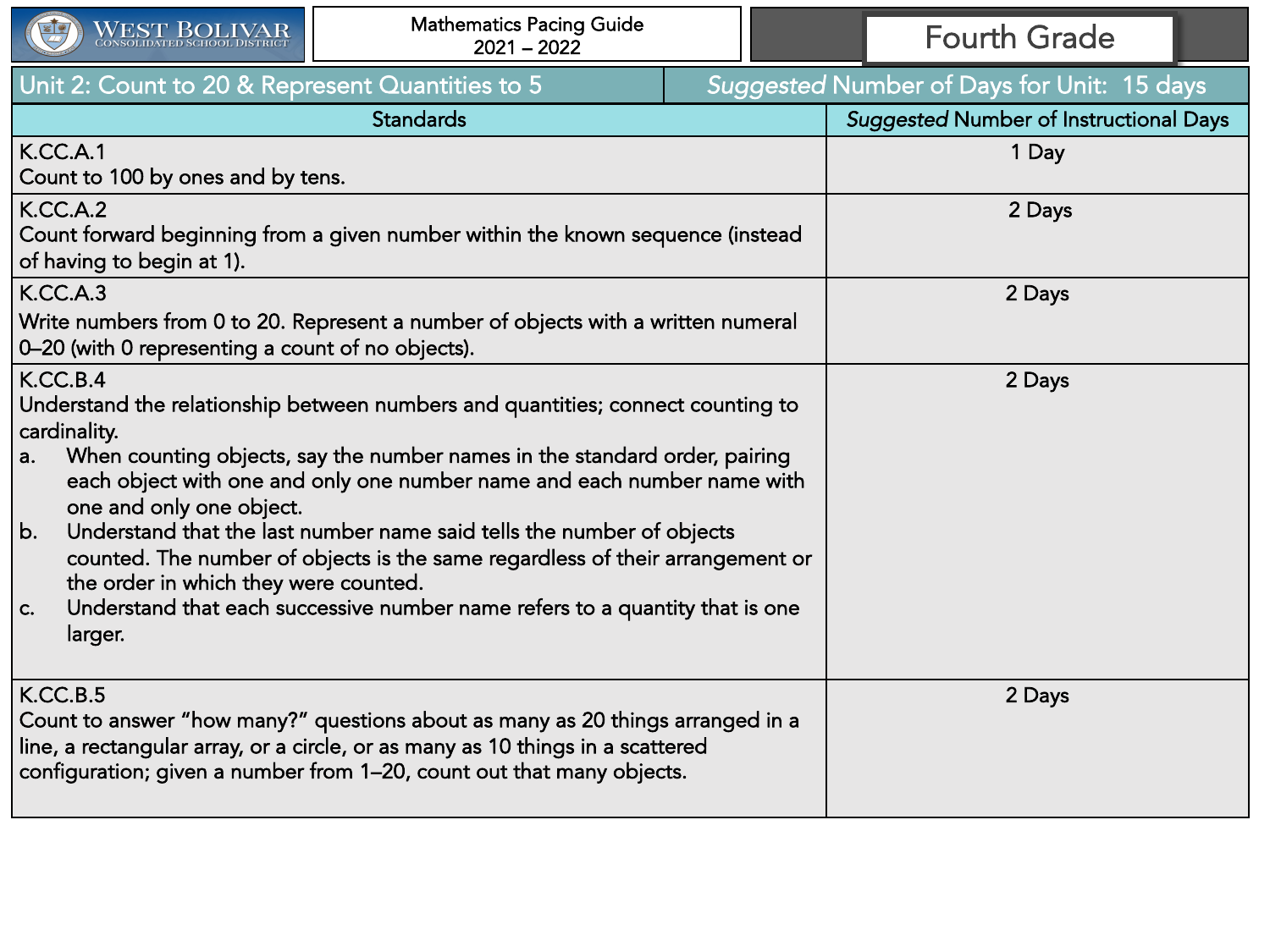|  | <b>WEST BOLIVAR</b><br><b>CONSOLIDATED SCHOOL DISTRICT</b> |
|--|------------------------------------------------------------|
|--|------------------------------------------------------------|

| Unit 2: Count to 20 & Represent Quantities to 5                                                                                                                                                        |  | <b>Suggested Number of Days for Unit: 15 days</b> |
|--------------------------------------------------------------------------------------------------------------------------------------------------------------------------------------------------------|--|---------------------------------------------------|
| <b>Standards</b>                                                                                                                                                                                       |  | <b>Suggested Number of Instructional Days</b>     |
| K.CC.C.6<br>Identify whether the number of objects in one group is greater than, less than, or<br>equal to the number of objects in another group, e.g., by using matching and<br>counting strategies. |  | 2 Days                                            |
| K.CC.C.7                                                                                                                                                                                               |  | 2 Days                                            |
| Compare two numbers between 1 and 10 presented as written numerals.                                                                                                                                    |  |                                                   |
| <b>Unit Review</b>                                                                                                                                                                                     |  | 1 Day                                             |
| Unit Assessment                                                                                                                                                                                        |  | 1 Day                                             |

| Unit 3: Understand Addition as Putting Together &<br>Adding To (Quantities to 5)                                                                                                                         |  | Suggested Number of Days for Unit: 15 days    |
|----------------------------------------------------------------------------------------------------------------------------------------------------------------------------------------------------------|--|-----------------------------------------------|
| <b>Standards</b>                                                                                                                                                                                         |  | <b>Suggested Number of Instructional Days</b> |
| <b>K.OA.A.1</b><br>Represent addition and subtraction with objects, fingers, mental images, drawings,<br>sounds (e.g., claps), acting out situations, verbal explanations, expressions, or<br>equations. |  | 4 Days                                        |
| <b>K.OA.A.2</b><br>Solve addition and subtraction word problems, and add and subtract within 10, e.g.,<br>by using objects or drawings to represent the problem.                                         |  | 5 Days                                        |
| <b>K.OA.A.5</b><br>Fluently add and subtract within 5.                                                                                                                                                   |  | 4 Days                                        |
| <b>Unit Review</b>                                                                                                                                                                                       |  | 1 Day                                         |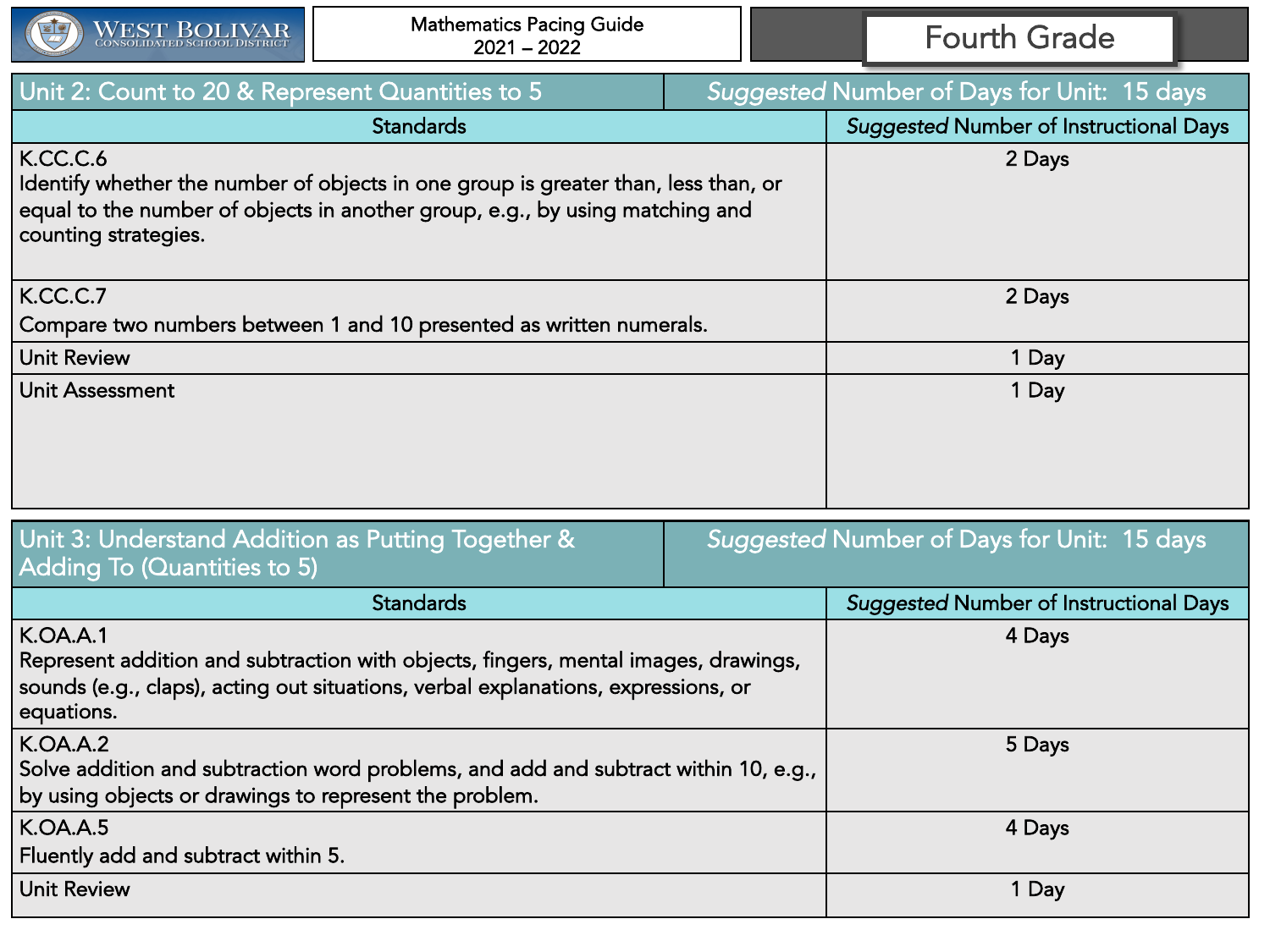| $\left( \frac{1}{2} \right)$<br>WEST BOLIVAR                                     | <b>Mathematics Pacing Guide</b><br>$2021 - 2022$ | <b>Fourth Grade</b>                           |
|----------------------------------------------------------------------------------|--------------------------------------------------|-----------------------------------------------|
| Unit 3: Understand Addition as Putting Together &<br>Adding To (Quantities to 5) |                                                  | Suggested Number of Days for Unit: 15 days    |
|                                                                                  | <b>Standards</b>                                 | <b>Suggested Number of Instructional Days</b> |
| Unit Assessment                                                                  |                                                  | 1 Day                                         |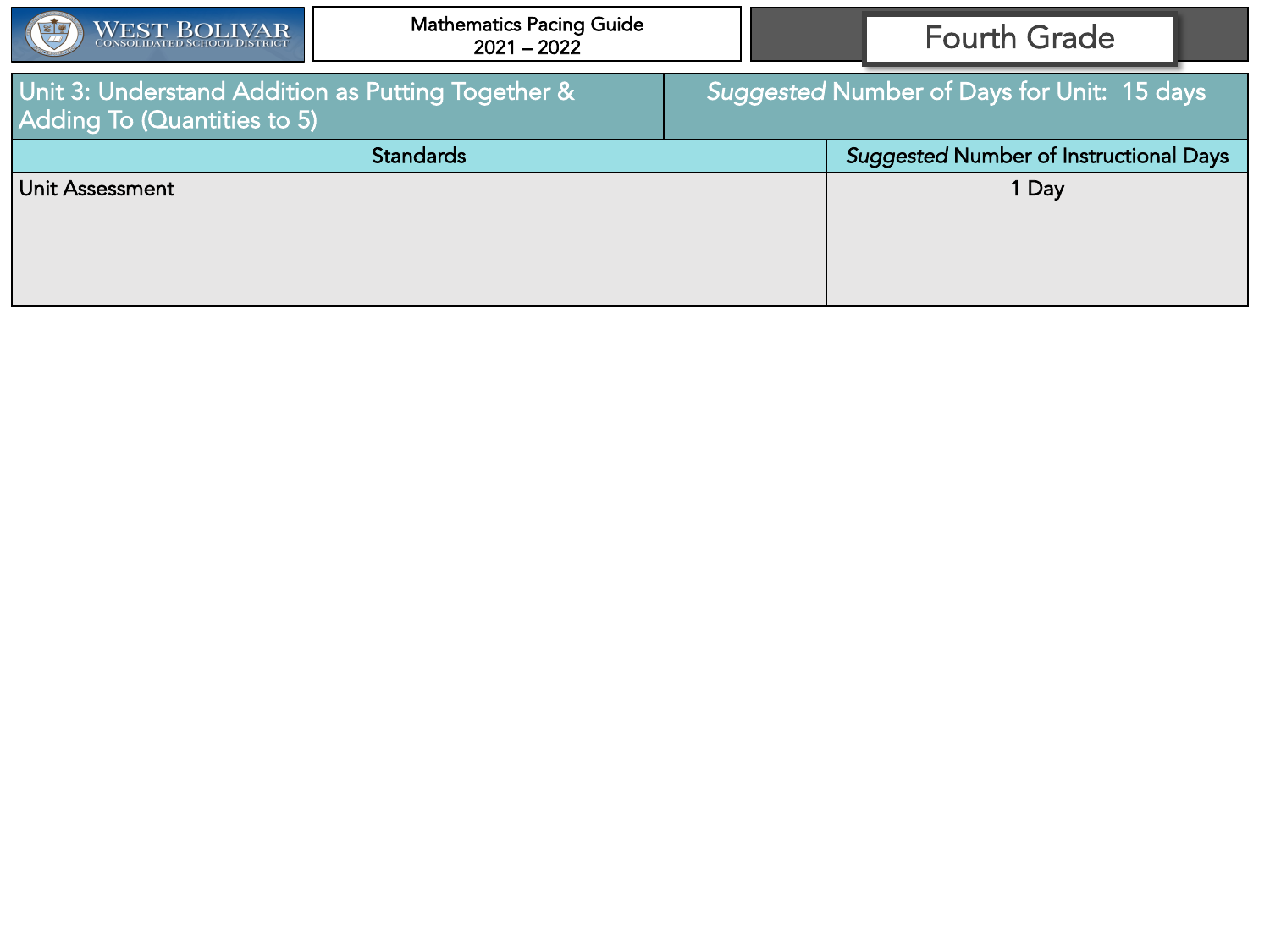

## Mathematics Pacing Guide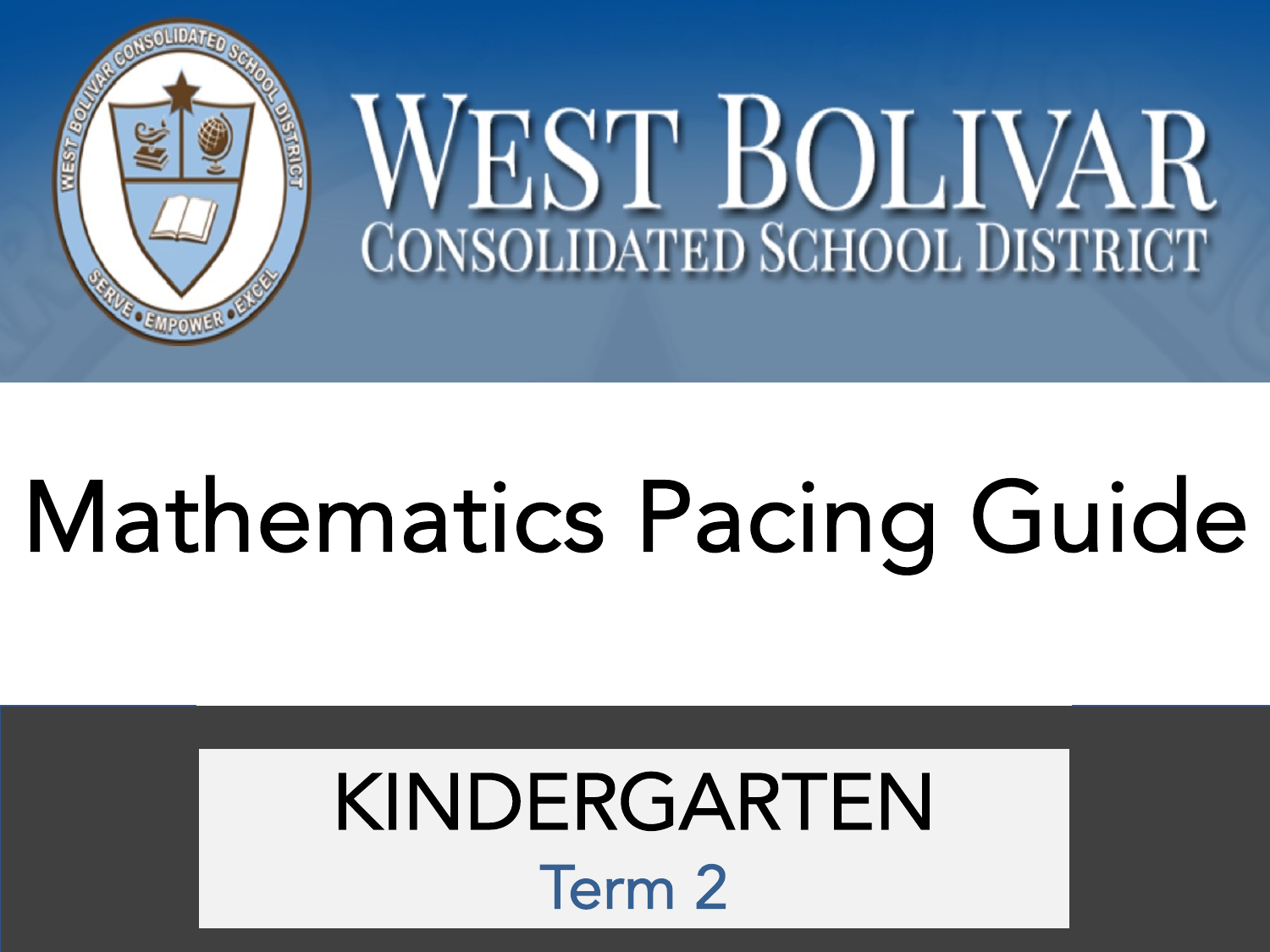

WEST BOLIVAR

#### SECOND NINE WEEKS

| Unit 4: Count to 50 & Represent Quantities to 10                                                                                                                                                      | Suggested Number of Days for Unit: 15 days    |
|-------------------------------------------------------------------------------------------------------------------------------------------------------------------------------------------------------|-----------------------------------------------|
| <b>Standards</b>                                                                                                                                                                                      | <b>Suggested Number of Instructional Days</b> |
| <b>K.CC.A.1</b><br>Count to 100 by ones and by tens.                                                                                                                                                  | 2 Days                                        |
| <b>K.CC.A.2</b><br>Count forward beginning from a given number within the known sequence (instead<br>of having to begin at 1).                                                                        | 2 Days                                        |
| K.CC.A.3                                                                                                                                                                                              | 1 Day                                         |
| Write numbers from 0 to 20. Represent a number of objects with a written numeral<br>0-20 (with 0 representing a count of no objects).                                                                 |                                               |
| K.CC.B.4<br>Understand the relationship between numbers and quantities; connect counting to<br>cardinality.                                                                                           | 2 Days                                        |
| When counting objects, say the number names in the standard order, pairing<br>a.<br>each object with one and only one number name and each number name with<br>one and only one object.               |                                               |
| Understand that the last number name said tells the number of objects<br>b.<br>counted. The number of objects is the same regardless of their arrangement or<br>the order in which they were counted. |                                               |
| Understand that each successive number name refers to a quantity that is one<br>C.<br>larger.                                                                                                         |                                               |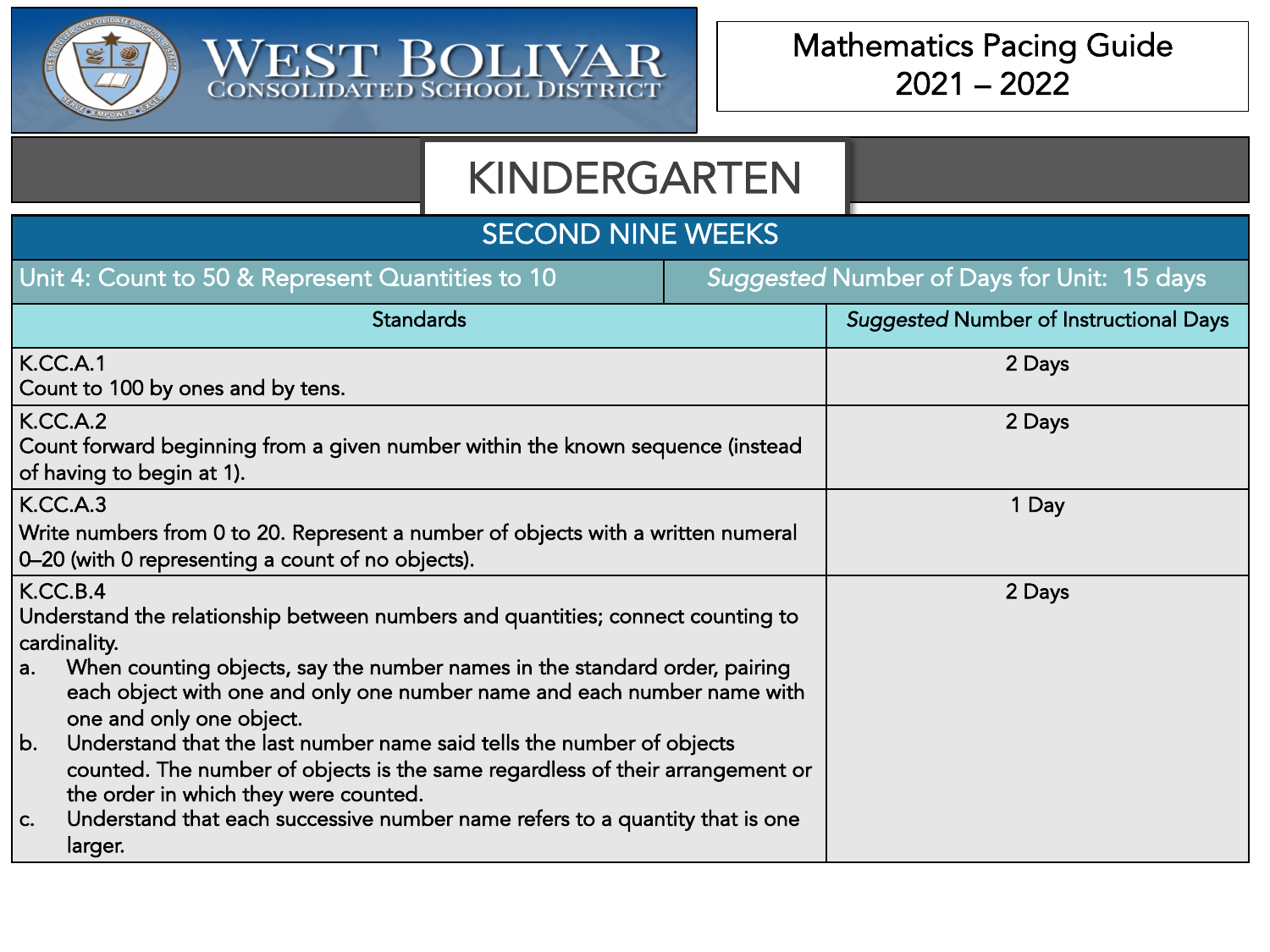

| Unit 4: Count to 50 & Represent Quantities to 10                                                                                                                                                                                                         |  | Suggested Number of Days for Unit: 15 days    |
|----------------------------------------------------------------------------------------------------------------------------------------------------------------------------------------------------------------------------------------------------------|--|-----------------------------------------------|
| <b>Standards</b>                                                                                                                                                                                                                                         |  | <b>Suggested Number of Instructional Days</b> |
| K.CC.B.5<br>Count to answer "how many?" questions about as many as 20 things arranged in a<br>line, a rectangular array, or a circle, or as many as 10 things in a scattered<br>configuration; given a<br>number from 1-20, count out that many objects. |  | 2 Days                                        |
| K.CC.C.6<br>Identify whether the number of objects in one group is greater than, less than, or<br>equal to the number of objects in another group, e.g., by using matching and<br>counting strategies.                                                   |  | 2 Days                                        |
| K.CC.C.7<br>Compare two numbers between 1 and 10 presented as written numerals.                                                                                                                                                                          |  | 2 Days                                        |
| <b>Unit Review</b>                                                                                                                                                                                                                                       |  | 1 Day                                         |
| <b>Unit Assessment</b>                                                                                                                                                                                                                                   |  | 1 Day                                         |

| Unit 5: Understand Addition as Putting Together &<br>Adding To (Quantities to 10)                                                                                                                        |  | Suggested Number of Days for Unit: 15 days    |
|----------------------------------------------------------------------------------------------------------------------------------------------------------------------------------------------------------|--|-----------------------------------------------|
| <b>Standards</b>                                                                                                                                                                                         |  | <b>Suggested Number of Instructional Days</b> |
| <b>K.OA.A.1</b><br>Represent addition and subtraction with objects, fingers, mental images, drawings2,<br>sounds (e.g., claps), acting out situations, verbal explanations, expressions, or<br>equations |  | 5 Days                                        |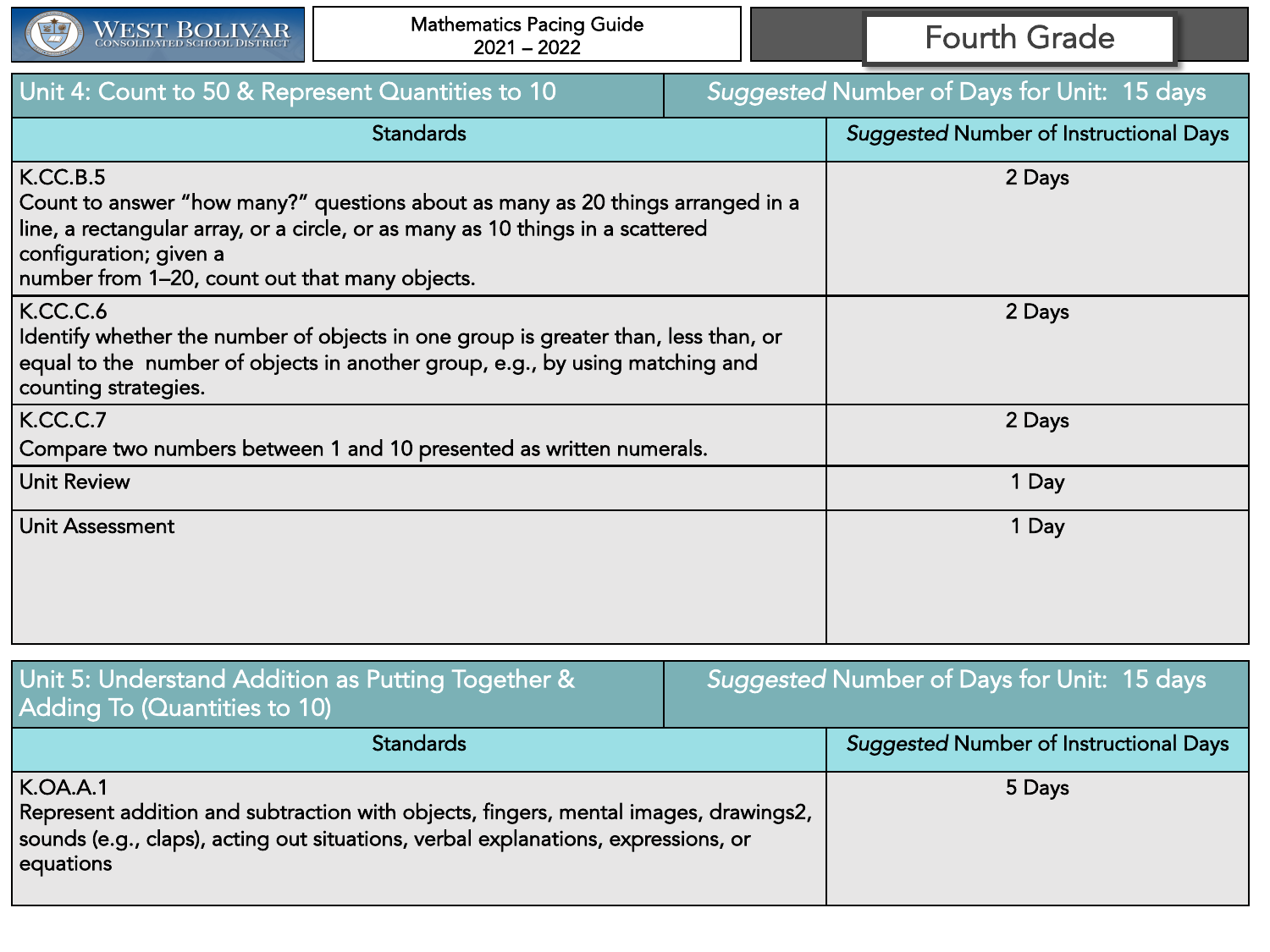| $\left(\frac{1}{2}\right)$<br>WEST BOLIVAR                                        | <b>Mathematics Pacing Guide</b><br>$2021 - 2022$                                                                                                                 | <b>Fourth Grade</b>                               |
|-----------------------------------------------------------------------------------|------------------------------------------------------------------------------------------------------------------------------------------------------------------|---------------------------------------------------|
| Unit 5: Understand Addition as Putting Together &<br>Adding To (Quantities to 10) |                                                                                                                                                                  | <b>Suggested Number of Days for Unit: 15 days</b> |
|                                                                                   | <b>Standards</b>                                                                                                                                                 | <b>Suggested Number of Instructional Days</b>     |
| <b>K.OA.A.2</b><br>by using objects or drawings to represent the problem.         | Solve addition and subtraction word problems, and add and subtract within 10, e.g.,                                                                              | 5 Days                                            |
| <b>K.OA.A.5</b><br>Fluently add and subtract within 5.                            |                                                                                                                                                                  | 3 Days                                            |
| <b>Unit Review</b>                                                                |                                                                                                                                                                  | 1 Day                                             |
| <b>Unit Assessment</b>                                                            |                                                                                                                                                                  | 1 Day                                             |
| Unit 6: Compose and Decompose Numbers                                             |                                                                                                                                                                  | Suggested Number of Days for Unit: 10 days        |
|                                                                                   | <b>Standards</b>                                                                                                                                                 | <b>Suggested Number of Instructional Days</b>     |
| <b>K.CC.A.3</b><br>0-20 (with 0 representing a count of no objects).              | Write numbers from 0 to 20. Represent a number of objects with a written numeral                                                                                 | 2 Days                                            |
| K.OA.A.3                                                                          | Decompose numbers less than or equal to 10 into pairs in more than one way, e.g.,<br>by using objects or drawings, and record each decomposition by a drawing or | 2 Days                                            |

2 Days

#### equation (e.g., 5 = 2 + 3 and 5 = 4 + 1). K.OA.A.4 For any number from 1 to 9, find the number that makes 10 when added to the given number, e.g., by using objects or drawings, and record the answer with a

drawing or equation.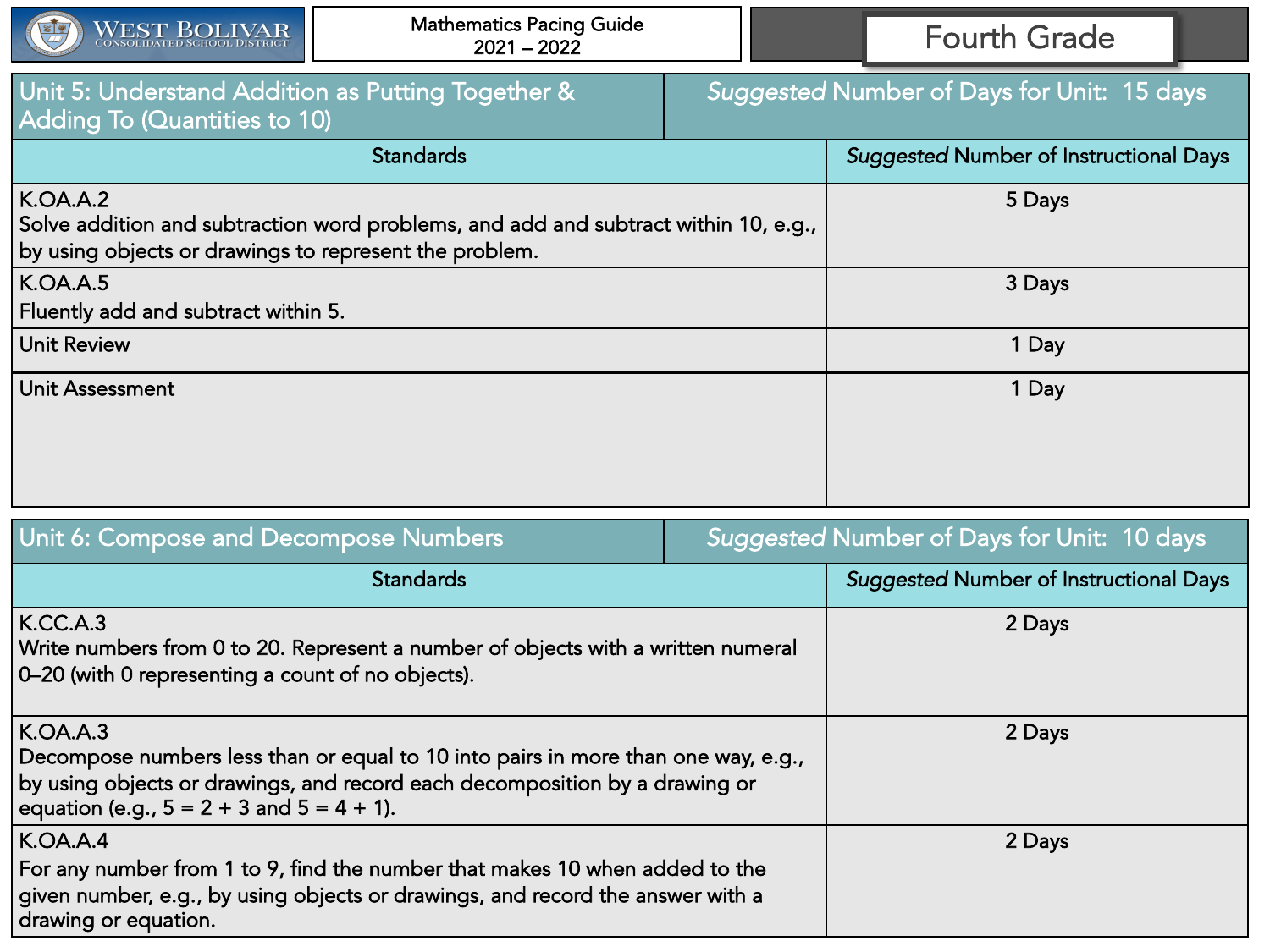

| Unit 6: Compose and Decompose Numbers                                                                                                                                                                                                                                                                                                                                |  | Suggested Number of Days for Unit: 10 days    |
|----------------------------------------------------------------------------------------------------------------------------------------------------------------------------------------------------------------------------------------------------------------------------------------------------------------------------------------------------------------------|--|-----------------------------------------------|
| <b>Standards</b>                                                                                                                                                                                                                                                                                                                                                     |  | <b>Suggested Number of Instructional Days</b> |
| K.NBT.A.1<br>Compose and decompose numbers from 11 to 19 into ten ones and some further<br>ones, e.g., by using objects or drawings, and record each composition or<br>decomposition by a drawing or equation (e.g., $18 = 10 + 8$ ); understand that these<br>numbers are composed of ten ones and one, two, three, four, five, six, seven, eight,<br>or nine ones. |  | 2 Days                                        |
| <b>Unit Review</b>                                                                                                                                                                                                                                                                                                                                                   |  | 1 Day                                         |
| Unit Assessment                                                                                                                                                                                                                                                                                                                                                      |  | 1 Day                                         |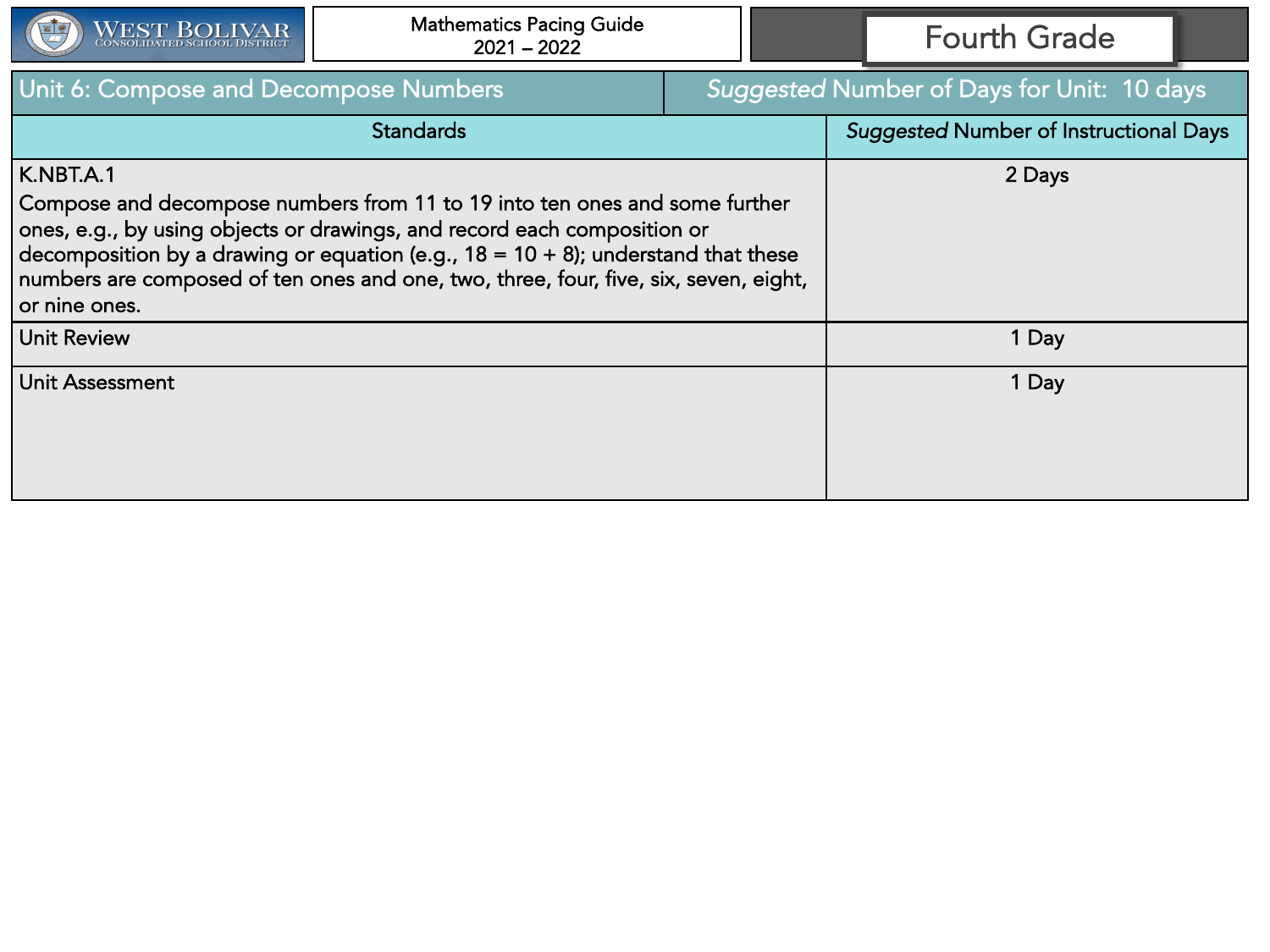

## Mathematics Pacing Guide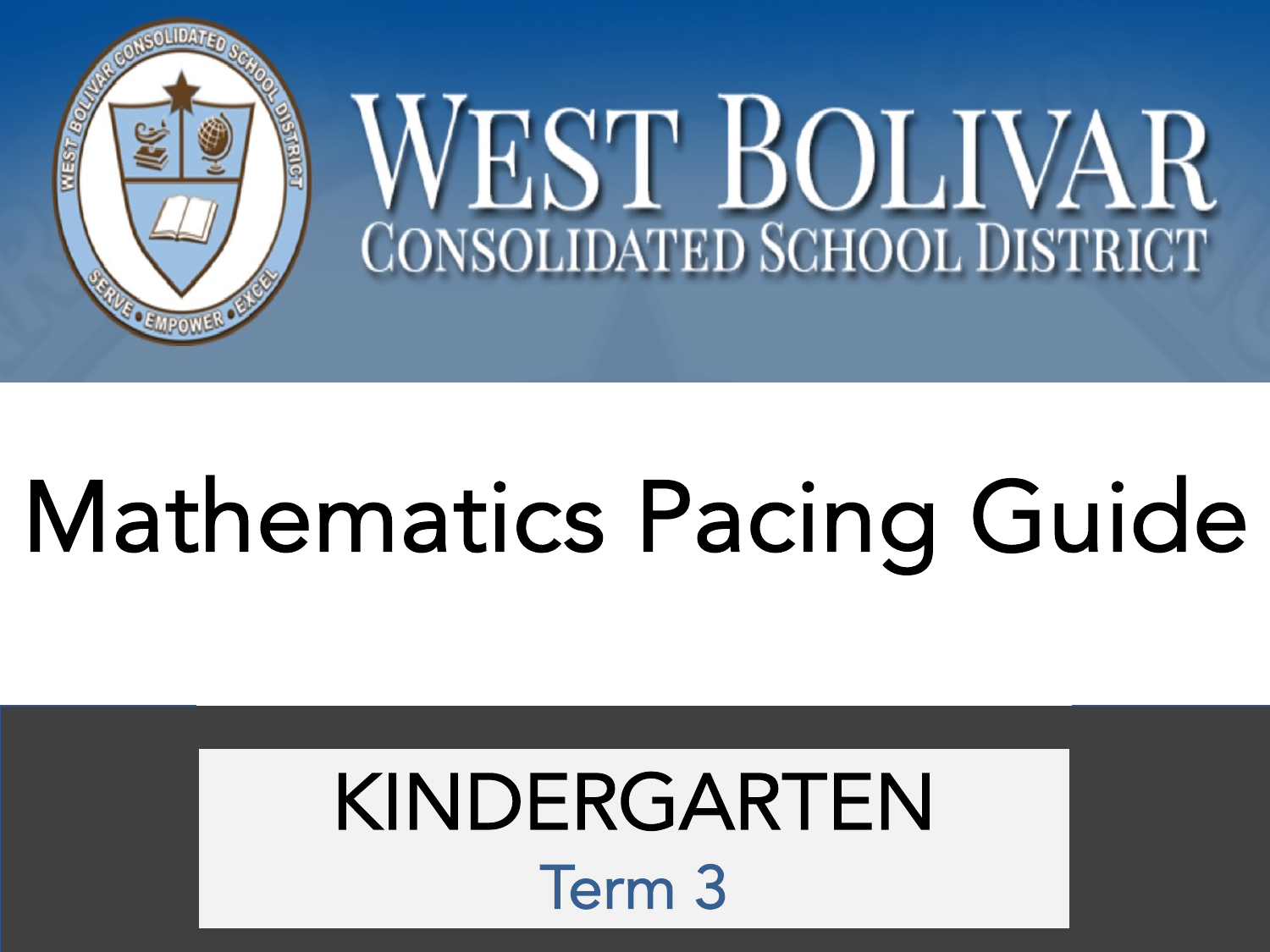

WEST BOLIVAR

| <b>THIRD NINE WEEKS</b>                                                                                                                                                                                          |                                                   |                                               |  |
|------------------------------------------------------------------------------------------------------------------------------------------------------------------------------------------------------------------|---------------------------------------------------|-----------------------------------------------|--|
| Unit 7: Count to 100 & Represent Quantities to 20                                                                                                                                                                | <b>Suggested Number of Days for Unit: 10 days</b> |                                               |  |
| <b>Standards</b>                                                                                                                                                                                                 |                                                   | <b>Suggested Number of Instructional Days</b> |  |
| <b>K.CC.A.1</b><br>Count to 100 by ones and by tens.                                                                                                                                                             |                                                   | 1 Day                                         |  |
| <b>K.CC.A.2</b><br>Count forward beginning from a given number within the known sequence (instead<br>of having to begin at 1).                                                                                   |                                                   | 1 Day                                         |  |
| <b>K.CC.A.3</b>                                                                                                                                                                                                  |                                                   | 1 Day                                         |  |
| Write numbers from 0 to 20. Represent a number of objects with a written numeral<br>0-20 (with 0 representing a count of no objects).                                                                            |                                                   |                                               |  |
| K.CC.B.4<br>Understand the relationship between numbers and quantities; connect counting to<br>cardinality.                                                                                                      |                                                   | 2 Days                                        |  |
| When counting objects, say the number names in the standard order, pairing<br>a.<br>each object with one and only one number name and each number name with<br>one and only one object.                          |                                                   |                                               |  |
| $\mathbf b$ .<br>Understand that the last number name said tells the number of objects<br>counted. The number of objects is the same regardless of their arrangement or<br>the order in which they were counted. |                                                   |                                               |  |
| Understand that each successive number name refers to a quantity that is one<br>C.<br>larger.                                                                                                                    |                                                   |                                               |  |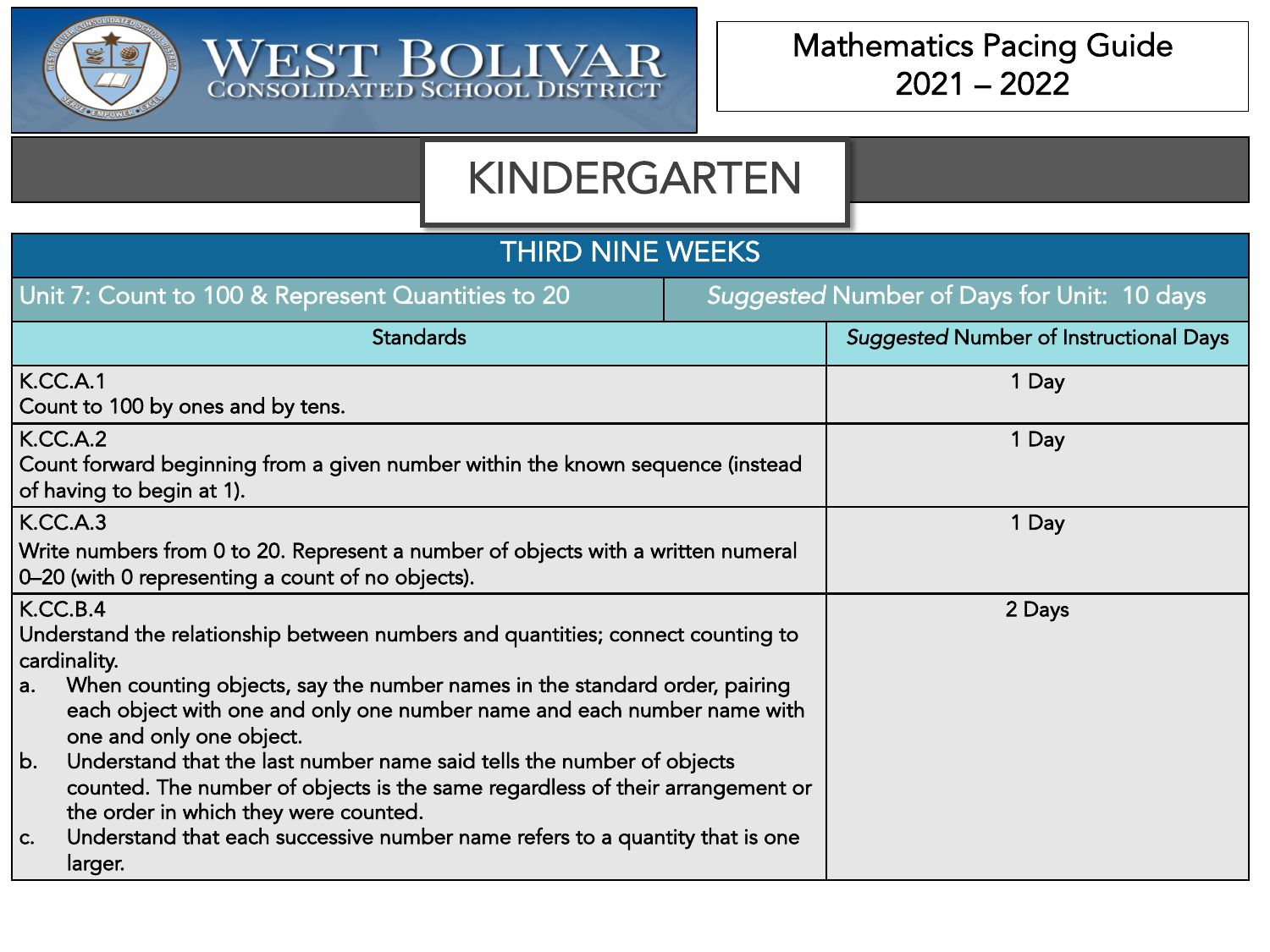

| Unit 7: Count to 100 & Represent Quantities to 20                                                                                                                                                                                                         |  | Suggested Number of Days for Unit: 10 days    |
|-----------------------------------------------------------------------------------------------------------------------------------------------------------------------------------------------------------------------------------------------------------|--|-----------------------------------------------|
| <b>Standards</b>                                                                                                                                                                                                                                          |  | <b>Suggested Number of Instructional Days</b> |
| K.C.C.B.5<br>Count to answer "how many?" questions about as many as 20 things arranged in a<br>line, a rectangular array, or a circle, or as many as 10 things in a scattered<br>configuration; given a<br>number from 1-20, count out that many objects. |  | 1 Day                                         |
| K.CC.C.6<br>Identify whether the number of objects in one group is greater than, less than, or<br>equal to the number of objects in another group, e.g., by using matching and<br>counting strategies.                                                    |  | 1 Day                                         |
| K.CC.C.7                                                                                                                                                                                                                                                  |  | 1 Day                                         |
| Compare two numbers between 1 and 10 presented as written numerals.                                                                                                                                                                                       |  |                                               |
| <b>Unit Review</b>                                                                                                                                                                                                                                        |  | 1 Day                                         |
| <b>Unit Assessment</b>                                                                                                                                                                                                                                    |  | 1 Day                                         |
| Unit 8: Understand Subtraction as Taking Apart & Taking<br>From (Quantities to 5)                                                                                                                                                                         |  | Suggested Number of Days for Unit: 10 days    |
| <b>Standards</b>                                                                                                                                                                                                                                          |  | <b>Suggested Number of Instructional Days</b> |
| <b>K.OA.A.1</b><br>Represent addition and subtraction with objects, fingers, mental images, drawings,<br>sounds (e.g., claps), acting out situations, verbal explanations, expressions, or<br>equations.                                                  |  | 3 Days                                        |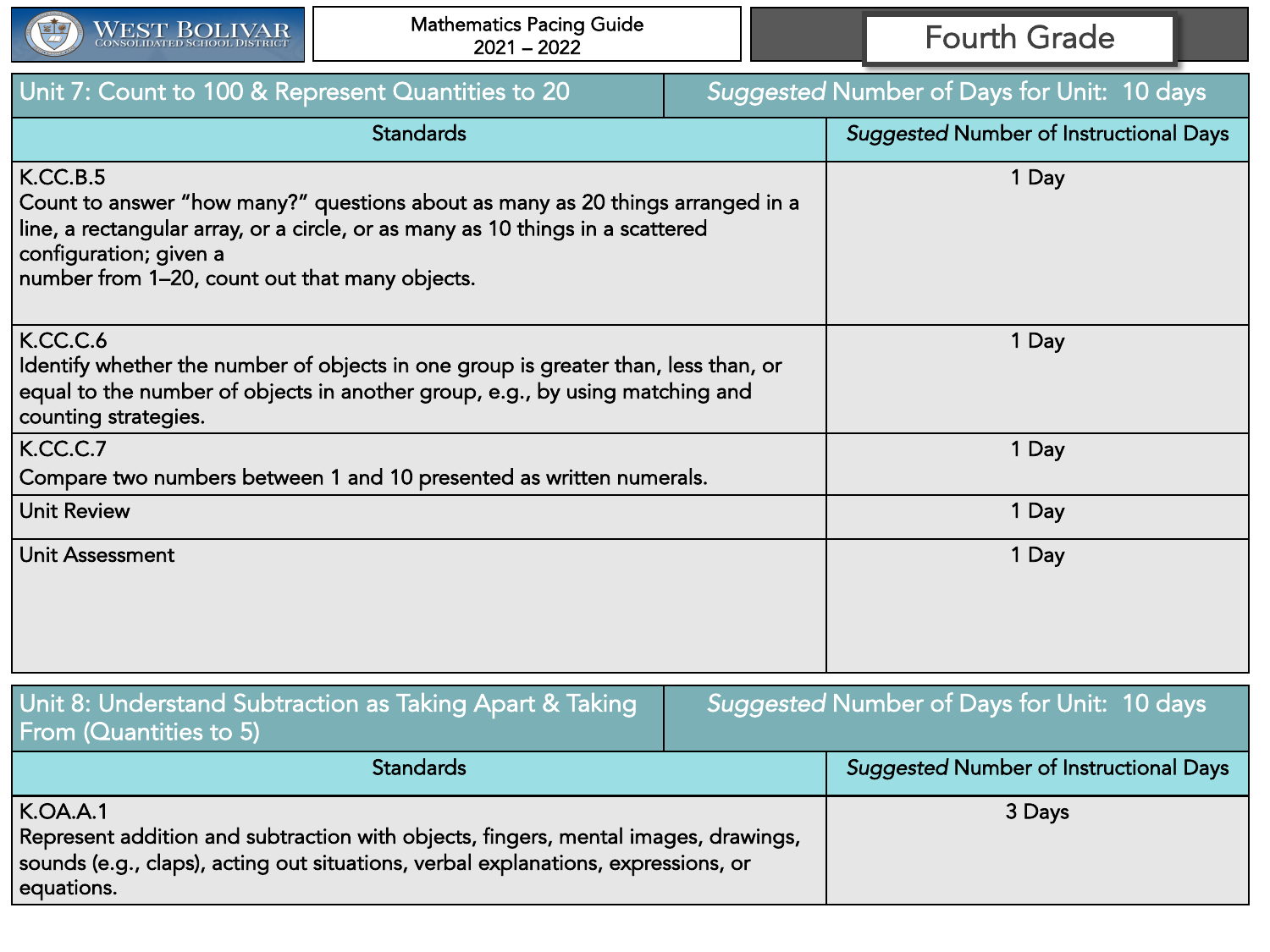| $\left( \frac{1}{2} \right)$<br>WEST BOLIVAR                                                                                                                                                             | <b>Mathematics Pacing Guide</b><br>$2021 - 2022$        |       | <b>Fourth Grade</b>                           |
|----------------------------------------------------------------------------------------------------------------------------------------------------------------------------------------------------------|---------------------------------------------------------|-------|-----------------------------------------------|
| Unit 8: Understand Subtraction as Taking Apart & Taking<br>Suggested Number of Days for Unit: 10 days<br>From (Quantities to 5)                                                                          |                                                         |       |                                               |
|                                                                                                                                                                                                          | <b>Standards</b>                                        |       | <b>Suggested Number of Instructional Days</b> |
| <b>K.OA.A.2</b><br>Solve addition and subtraction word problems, and add and subtract within 10, e.g.,<br>by using objects or drawings to represent the problem.                                         |                                                         |       | 3 Days                                        |
| <b>K.OA.A.5</b><br>Fluently add and subtract within 5.                                                                                                                                                   |                                                         |       | 2 Days                                        |
| <b>Unit Review</b>                                                                                                                                                                                       |                                                         | 1 Day |                                               |
| <b>Unit Assessment</b>                                                                                                                                                                                   |                                                         | 1 Day |                                               |
| From (Quantities to 10)                                                                                                                                                                                  | Unit 9: Understand Subtraction as Taking Apart & Taking |       | Suggested Number of Days for Unit: 10 days    |
|                                                                                                                                                                                                          | Standards                                               |       | <b>Suggested Number of Instructional Days</b> |
| <b>K.OA.A.1</b><br>Represent addition and subtraction with objects, fingers, mental images, drawings,<br>sounds (e.g., claps), acting out situations, verbal explanations, expressions, or<br>equations. |                                                         |       | 4 Days                                        |
| <b>K.OA.A.2</b><br>Solve addition and subtraction word problems, and add and subtract within 10, e.g.,<br>by using objects or drawings to represent the problem.                                         |                                                         |       | 4 Days                                        |
| <b>Unit Review</b>                                                                                                                                                                                       |                                                         |       | 1 Day                                         |
| <b>Unit Assessment</b>                                                                                                                                                                                   |                                                         |       | 1 Day                                         |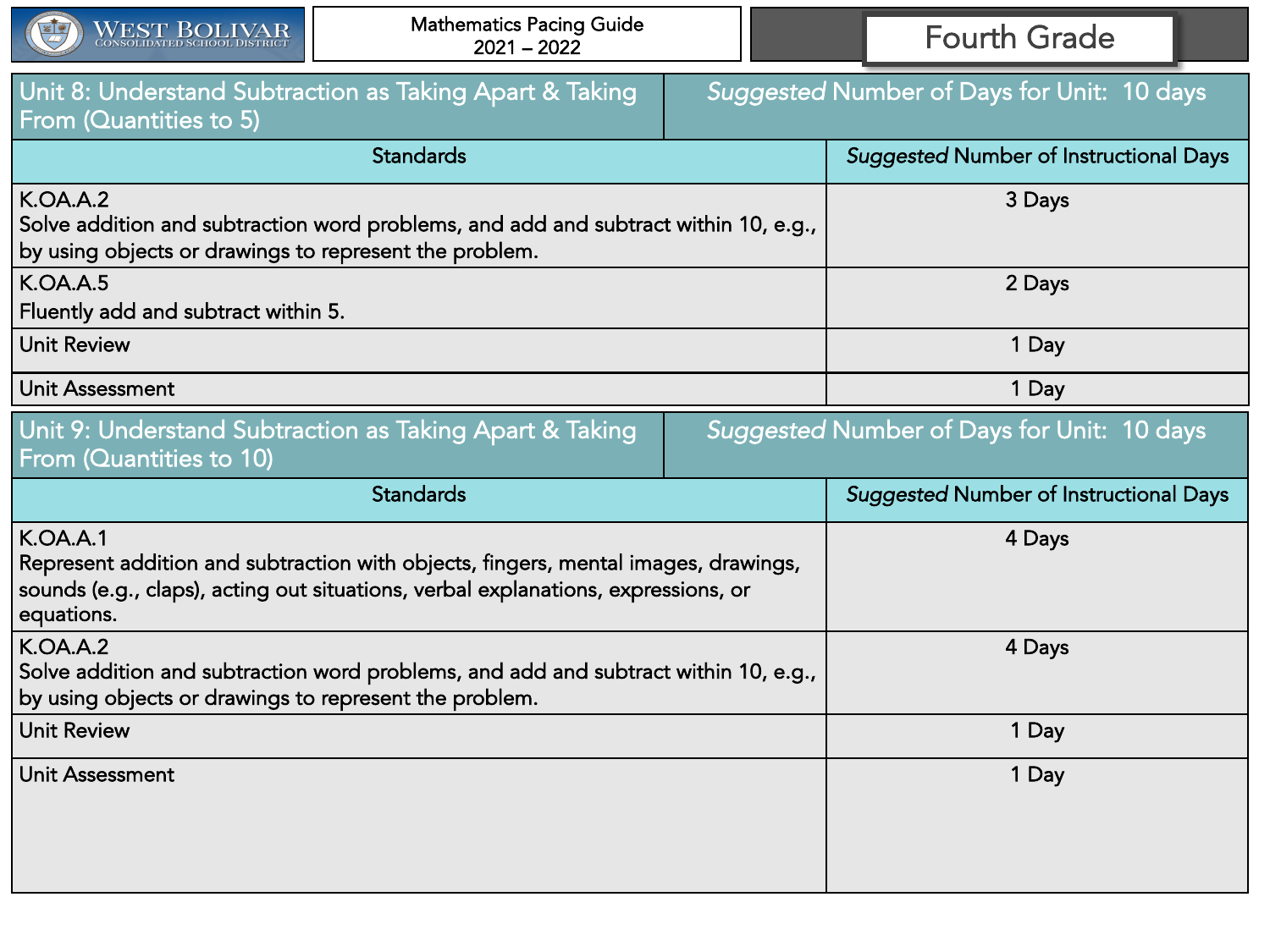| WEST BOLIVAR                                                                                                                                                                                             | <b>Mathematics Pacing Guide</b><br>$2021 - 2022$ |                                               | <b>Fourth Grade</b> |
|----------------------------------------------------------------------------------------------------------------------------------------------------------------------------------------------------------|--------------------------------------------------|-----------------------------------------------|---------------------|
| Unit 10: Understanding Addition and Subtraction                                                                                                                                                          |                                                  | Suggested Number of Days for Unit: 10 days    |                     |
| <b>Standards</b>                                                                                                                                                                                         |                                                  | <b>Suggested Number of Instructional Days</b> |                     |
| <b>K.OA.A.1</b><br>Represent addition and subtraction with objects, fingers, mental images, drawings,<br>sounds (e.g., claps), acting out situations, verbal explanations, expressions, or<br>equations. |                                                  | 4 Days                                        |                     |
| <b>K.OA.A.5</b><br>Fluently add and subtract within 5.                                                                                                                                                   |                                                  |                                               | 4 Days              |
| <b>Unit Review</b>                                                                                                                                                                                       |                                                  |                                               | 1 Day               |
| Unit Assessment                                                                                                                                                                                          |                                                  |                                               | 1 Day               |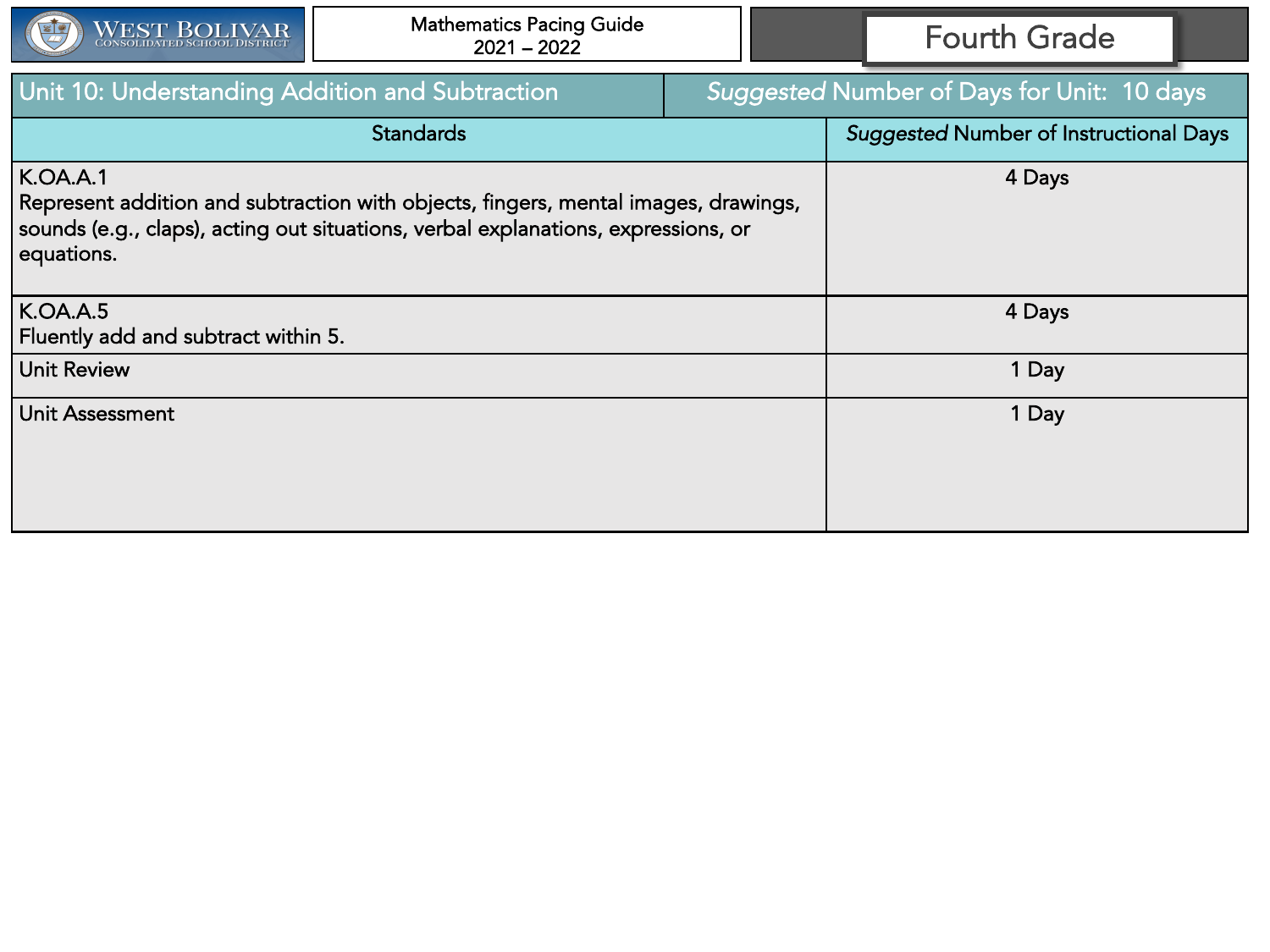

## Mathematics Pacing Guide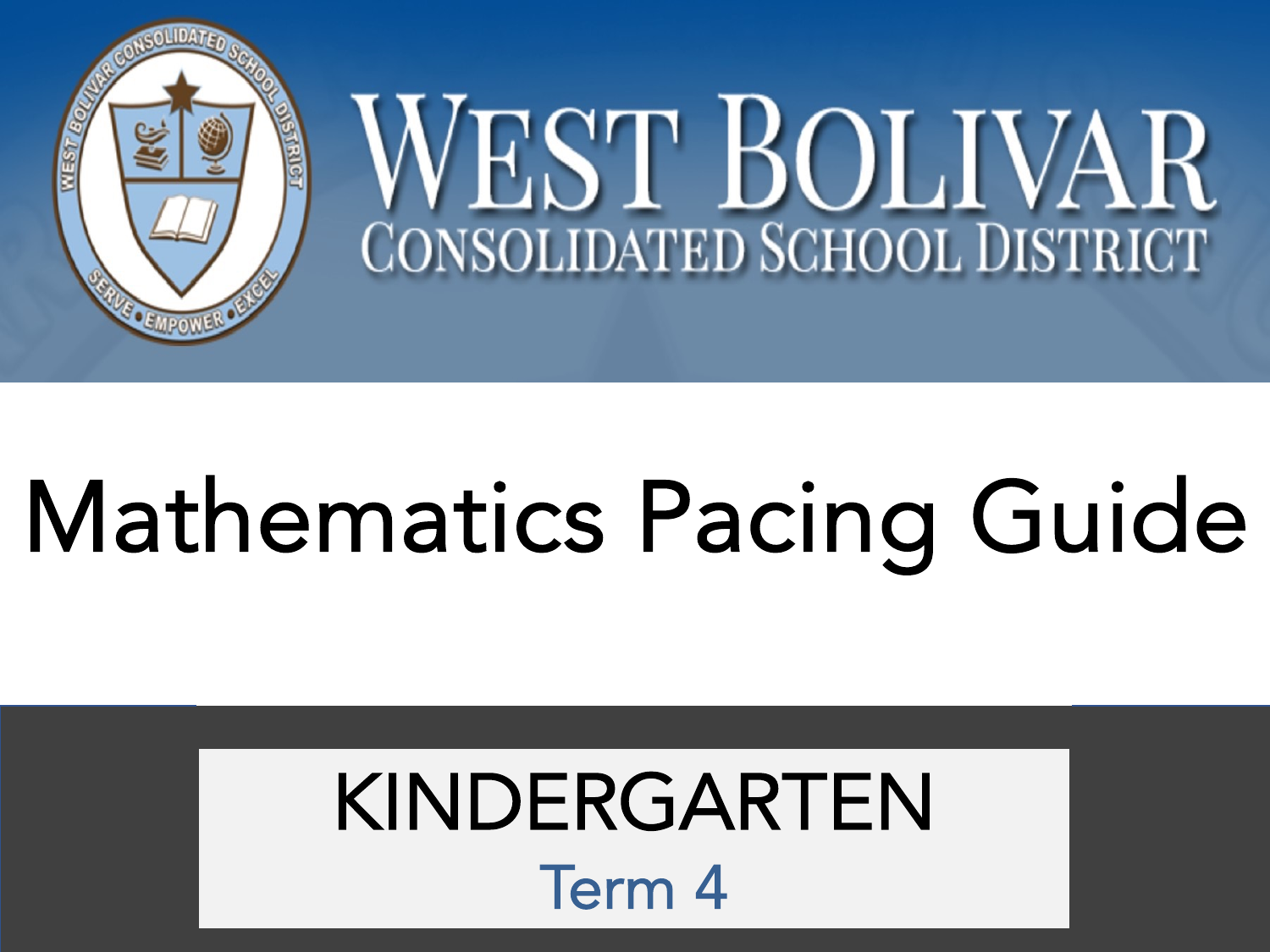



WEST BOLIVAR

| <b>FOURTH NINE WEEKS</b>                                                                                                                                         |                                            |                                               |  |
|------------------------------------------------------------------------------------------------------------------------------------------------------------------|--------------------------------------------|-----------------------------------------------|--|
| Unit 11: Problem Solving with Addition and Subtraction                                                                                                           | Suggested Number of Days for Unit: 10 days |                                               |  |
| <b>Standards</b>                                                                                                                                                 |                                            | <b>Suggested Number of Instructional Days</b> |  |
| <b>K.OA.A.2</b><br>Solve addition and subtraction word problems, and add and subtract within 10, e.g.,<br>by using objects or drawings to represent the problem. |                                            | 4 Days                                        |  |
| <b>K.OA.A.5</b><br>Fluently add and subtract within 5.                                                                                                           |                                            | 4 Days                                        |  |
| <b>Unit Review</b>                                                                                                                                               |                                            | 1 Day                                         |  |
| Unit Assessment                                                                                                                                                  |                                            | 1 Day                                         |  |

| Unit 12: Describe and Compare Measurable Attributes                                                                                                                                                                                                                                         | Suggested Number of Days for Unit: 10 days |                                               |
|---------------------------------------------------------------------------------------------------------------------------------------------------------------------------------------------------------------------------------------------------------------------------------------------|--------------------------------------------|-----------------------------------------------|
| <b>Standards</b>                                                                                                                                                                                                                                                                            |                                            | <b>Suggested Number of Instructional Days</b> |
| K.MD.A.1<br>Describe measurable attributes of objects, such as length or weight. Describe<br>several measurable attributes of a single object.                                                                                                                                              |                                            | 3 Days                                        |
| K.MD.A.2<br>Directly compare two objects with a measurable attribute in common, to see which<br>$\mid$ object has "more of"/"less of" the attributes and describe the difference. For<br>example, directly compare the heights of two children and describe one child as<br>taller/shorter. |                                            | 2 Days                                        |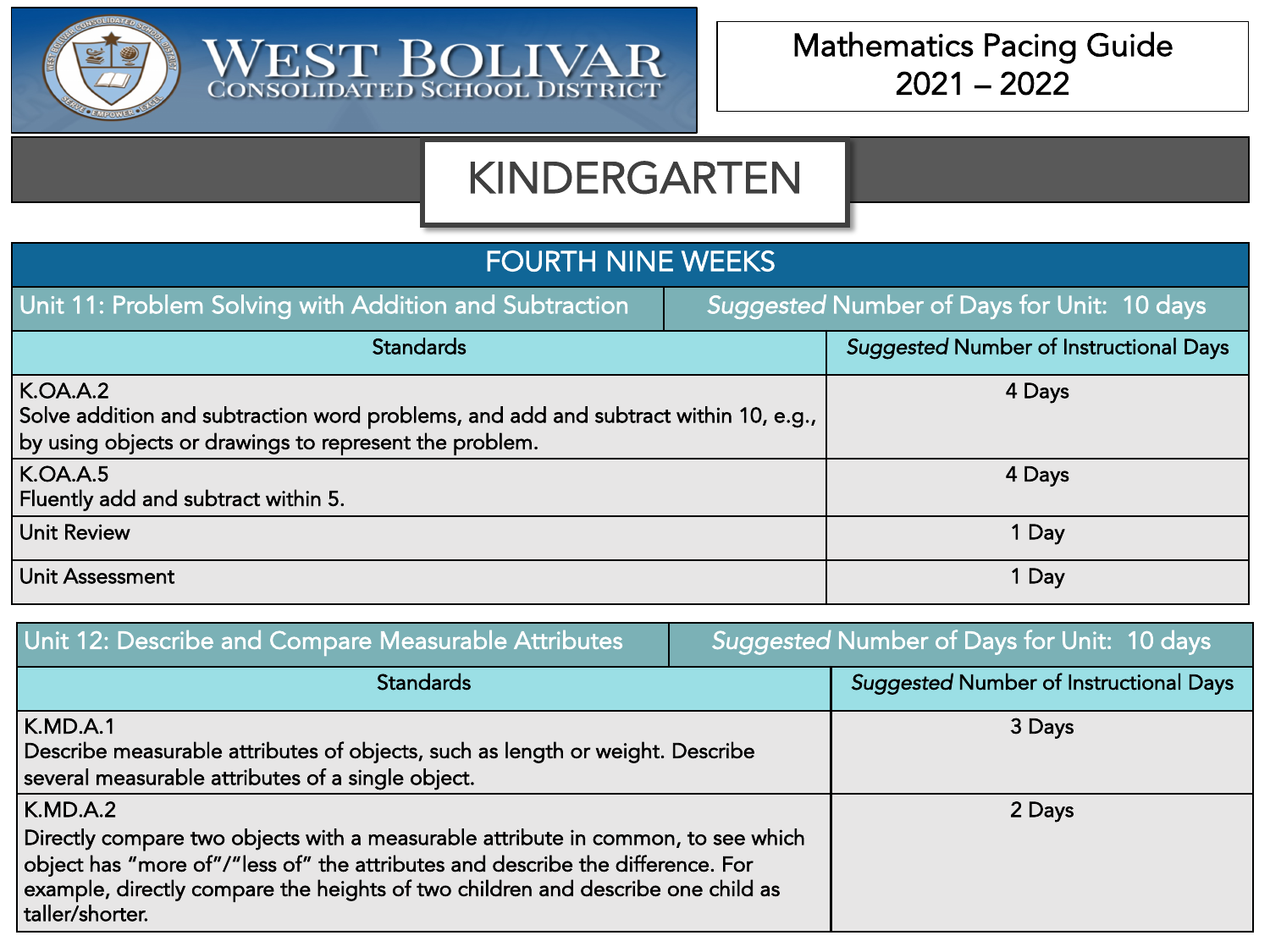

| Unit 12: Describe and Compare Measurable Attributes                                                                                    | Suggested Number of Days for Unit: 10 days |                                               |
|----------------------------------------------------------------------------------------------------------------------------------------|--------------------------------------------|-----------------------------------------------|
| <b>Standards</b>                                                                                                                       |                                            | <b>Suggested Number of Instructional Days</b> |
| K.MD.B.3<br>Classify objects into given categories; count the numbers of objects in each<br>category and sort the categories by count. |                                            | 3 Days                                        |
| <b>Unit Review</b>                                                                                                                     |                                            | 1 Day                                         |
| <b>Unit Assessment</b>                                                                                                                 |                                            | 1 Day                                         |

| Unit 13: Identify and Describe 2D and 3D Shapes                                                                                                                                                             | Suggested Number of Days for Unit: 10 days    |
|-------------------------------------------------------------------------------------------------------------------------------------------------------------------------------------------------------------|-----------------------------------------------|
| <b>Standards</b>                                                                                                                                                                                            | <b>Suggested Number of Instructional Days</b> |
| K.G.A.1<br>Describe objects in the environment using names of shapes and describe the<br>relative positions of these objects using terms such as above, below, beside, in front<br>of, behind, and next to. | 3 Days                                        |
| K.G.A.2<br>Correctly name shapes regardless of their orientations or overall size.                                                                                                                          | 2 Days                                        |
| K.G.A.3<br>Identify shapes as two-dimensional (lying in a plane, "flat") or three-dimensional<br>$\vert$ ("solid").                                                                                         | 3 Days                                        |
| Unit Review                                                                                                                                                                                                 | 1 Day                                         |
| Unit Assessment                                                                                                                                                                                             | 1 Day                                         |